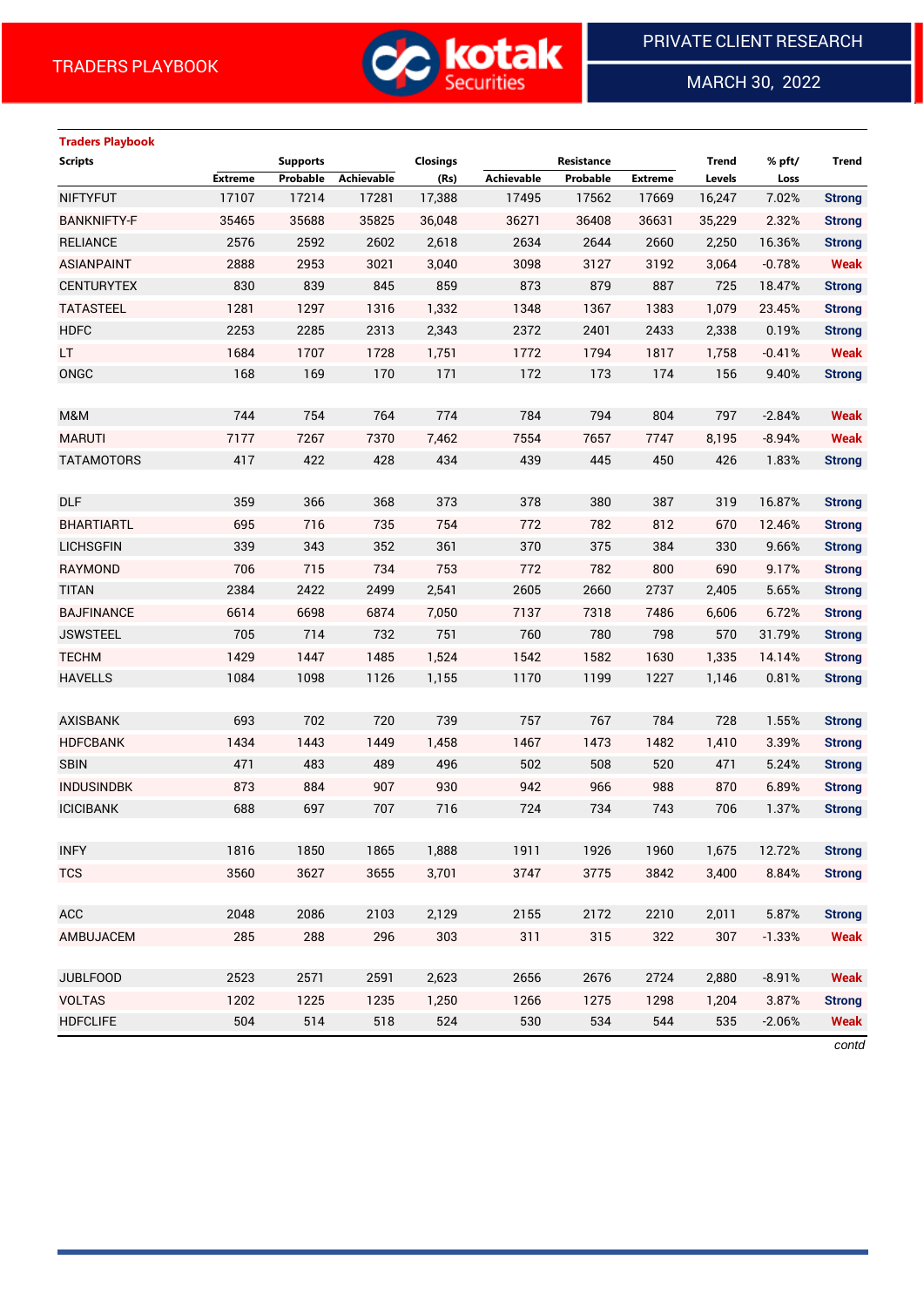#### **Closing Pricess**

Closing price is that price at which a scrip closes on the previous day. Traders can start their intraday trade on this level. The stock or index should sustain above or below the closing price else you should exit the trade. Ideally, half a percent should be the stop loss above or below the closing price to enter the trade.

#### **Trend**

Trend is the level at which the tendency of Indices and Stocks can be identified. For best results, you can use the 'Trend Remarks' to trade. A 'Weak' trend means that traders can trade with a negative bias. If the trend is 'Strong', you can trade long with a positive bias. Base price should be the closing price.

#### **Achievable (Supp/Resis)**

It is the price which can be achieved if the Index/Stock trades above or below the closing price. During normal course of trading, first levels are important as one can take profits around first resistance and supports levels.

### **Probable (Supp/Resis)**

It's a second resistance/support and can be achieved if stocks/indices are in trending mode. Events can lead stocks and indices to reach these levels.

### **Extreme levels**

Sometimes, the stocks fall or rise to their average lowest or highest levels FOR THE DAY and that may act as an excellent contra buying or selling opportunity with a stop loss given in the table. This means buying around extreme support and selling around extreme resistance strictly with a given stop loss. For e.g. If the extreme support for Nifty is given at 5605, and in case the market comes down to similar levels, then you can initiate long positions with the given 'stop loss for long' in the column, say at 5585. If it breaks 5585 then the trader must exit the position. This is valid on both the sides.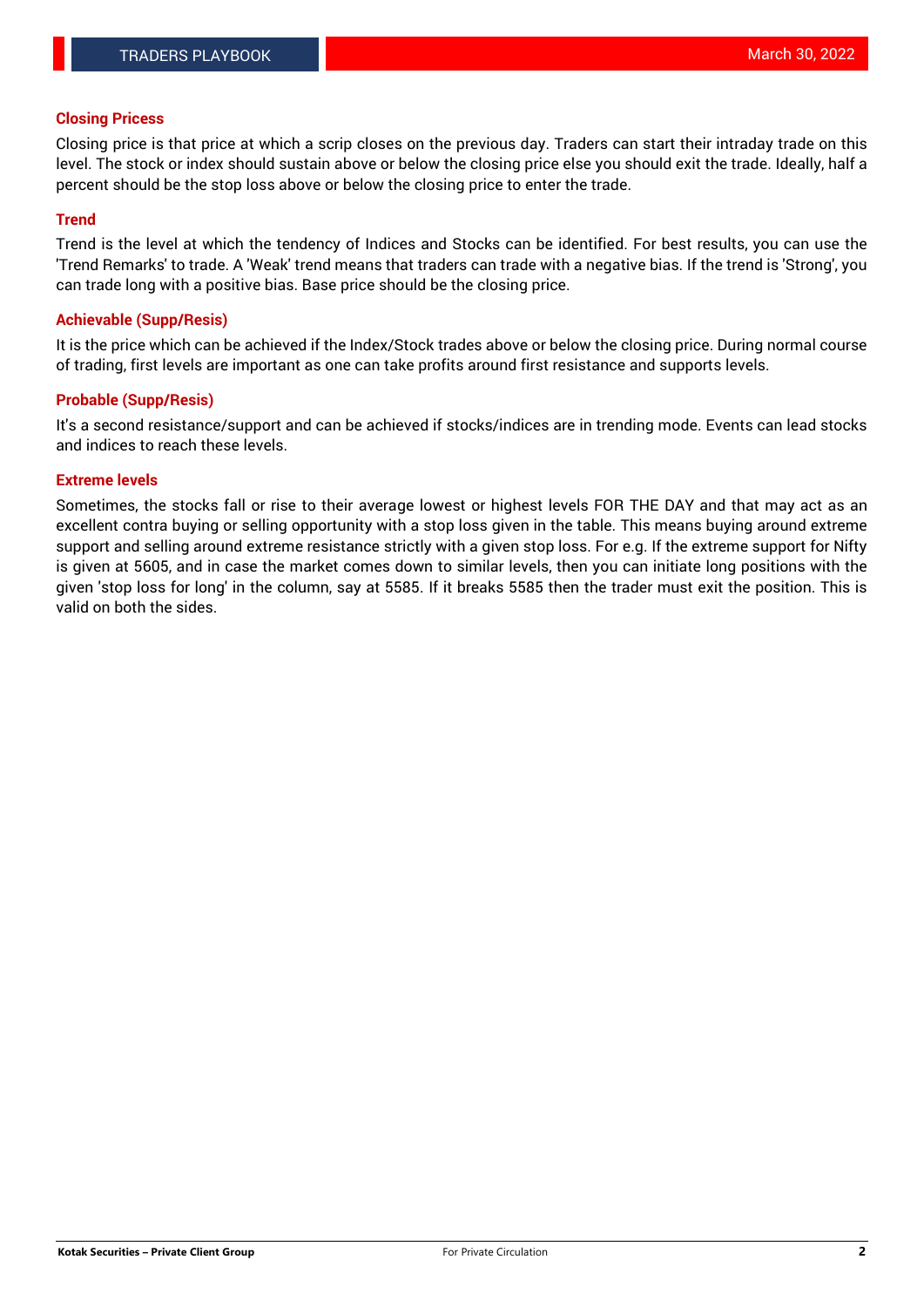### **RATING SCALE (PRIVATE CLIENT GROUP)**

| <b>BUY</b>             | $-$ | A condition that indicates a good time to buy a stock. The exact circumstances of the signal will be determined by the indicator that an<br>analyst is using.    |
|------------------------|-----|------------------------------------------------------------------------------------------------------------------------------------------------------------------|
| <b>SELL</b>            |     | - A condition that indicates a good time to sell a stock. The exact circumstances of the signal will be determined by the indicator that an<br>analyst is using. |
| <b>Stop Loss Order</b> |     | An instruction to the broker to buy or sell stock when it trades beyond a specified price. They serve to either protect your profits or<br>limit your losses.    |

#### **FUNDAMENTAL RESEARCH TEAM (PRIVATE CLIENT GROUP)**

**Shrikant Chouhan Arun Agarwal Amit Agarwal, CFA Hemali Dhame** Head of Research Auto & Auto Ancillary Transportation, Paints, FMCG Banking & Finance shrikant.chouhan@kotak.com arun.agarwal@kotak.com agarwal.amit@kotak.com Hemali.Dhame@kotak.com

**Jatin Damania Purvi Shah Rini Mehta K. Kathirvelu** Metals & Mining, Midcap **Pharmaceuticals** Research Associate Support Executive jatin.damania@kotak.com [purvi.shah@kotak.com](mailto:purvi.shah@kotak.com) rini.mehta@kotak.com [k.kathirvelu@kotak.com](mailto:k.kathirvelu@kotak.com)  $+91$  22 6218 6440  $+91$  22 6218 6432

**Sumit Pokharna Pankaj Kumar** sumit.pokharna@kotak.com pankajr.kumar@kotak.com +91 22 6218 6438 +91 22 6218 6434

Oil and Gas, Information Tech Construction, Capital Goods & Midcaps

+91 22 6218 5408 +91 22 6218 6443 +91 22 6218 6439 +91 22 6218 6433

**TECHNICAL RESEARCH TEAM (PRIVATE CLIENT GROUP)**

**Shrikant Chouhan Amol Athawale Sayed Haider** [shrikant.chouhan@kotak.com](mailto:shrikant.chouhan@kotak.com) [amol.athawale@kotak.com](mailto:amol.athawale@kotak.com) Research Associate +91 22 6218 5408 +91 20 6620 3350 [sayed.haider@kotak.com](mailto:sayed.haider@kotak.com)

+91 22 62185498

## **DERIVATIVES RESEARCH TEAM (PRIVATE CLIENT GROUP)**

 $+91$  22 6218 5497

**Sahaj Agrawal Prashanth Lalu Prasenjit Biswas, CMT, CFTe** [sahaj.agrawal@kotak.com](mailto:sahaj.agrawal@kotak.com) [prashanth.lalu@kotak.com](mailto:prashanth.lalu@kotak.com) [prasenjit.biswas@kotak.com](mailto:prasenjit.biswas@kotak.com)